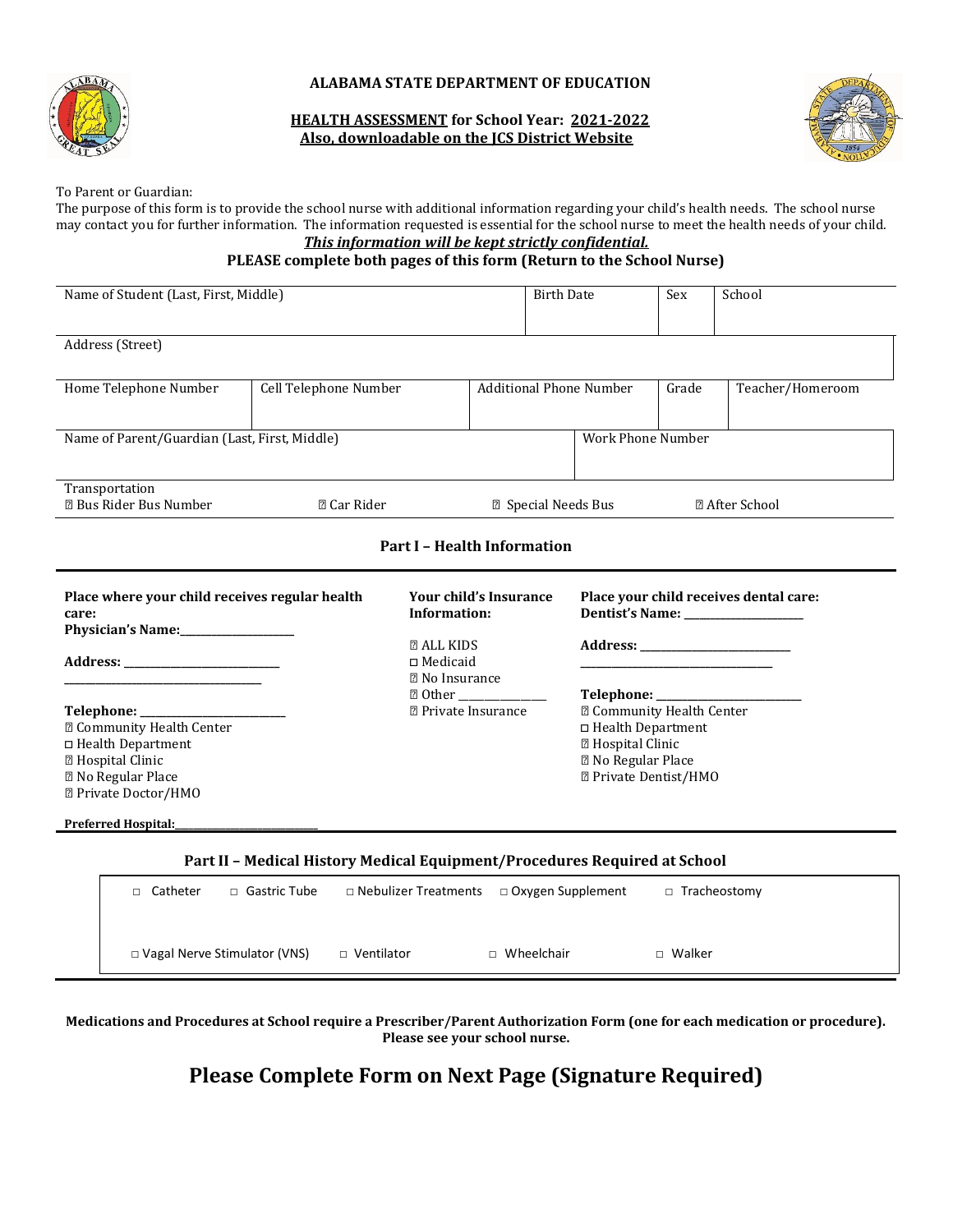

#### **ALABAMA STATE DEPARTMENT OF EDUCATION HEALTH ASSESSMENT for School Year: 2021-2022**

**Name of Student: \_\_\_\_\_\_\_\_\_\_\_\_\_\_\_\_\_\_\_\_\_\_\_\_\_\_\_\_\_\_\_\_\_\_\_\_\_\_\_\_\_\_\_\_\_\_\_\_\_\_\_\_\_ Part III – Medical History**



| <b>ZI YES ZI NO</b> | KNOWN HEALTH PROBLEMS                                                                                                            |  |  |
|---------------------|----------------------------------------------------------------------------------------------------------------------------------|--|--|
|                     | If NO, go directly to the bottom of the page and provide parent/guardian signature                                               |  |  |
|                     | If YES, and diagnosed by a physician, answer each question below.                                                                |  |  |
| <b>ZYES ZNO</b>     | <b>Attention Deficit Disorder (ADD)</b>                                                                                          |  |  |
| <b>ZI YES ZI NO</b> | <b>Attention Deficit Hyperactivity Disorder (ADHD)</b><br>Requires medication? @At school @ At Home                              |  |  |
| <b>ZYES ZNO</b>     | <b>2 Medications</b><br>Allergies:<br><b>2 Hives/rash</b>                                                                        |  |  |
|                     | <b>2 Breathing difficulty</b> □ Epi-pen<br>2 Food _______________                                                                |  |  |
|                     | <b>2 Other</b>                                                                                                                   |  |  |
|                     | <b>Z Environmental</b>                                                                                                           |  |  |
|                     | <b>Z</b> Medications                                                                                                             |  |  |
| <b>ZIYES ZNO</b>    | <b>Asthma</b><br><b>Z</b> Uses an inhaler at school <b>Z</b> Uses an inhaler at home                                             |  |  |
| <b>ZYES ZNO</b>     | Blood/Bleeding Problems: 2 Hemophilia 2 Von Willebrand's 0 Other                                                                 |  |  |
|                     | <sup>2</sup> Requires medication <i>Please explain:</i>                                                                          |  |  |
| <b>ZYES ZNO</b>     |                                                                                                                                  |  |  |
| <b>ZYES ZNO</b>     | Frequent Nose Bleeds: Please explain:<br>Cancer/Leukemia: Please explain:                                                        |  |  |
| <b>ZYES ZNO</b>     | Cerebral Palsy: Please explain:                                                                                                  |  |  |
| <b>ZYES ZNO</b>     | Cystic Fibrosis: Please explain:                                                                                                 |  |  |
| <b>ZYES ZNO</b>     | Dental Problems: Please explain:                                                                                                 |  |  |
|                     |                                                                                                                                  |  |  |
| <b>ZYES ZNO</b>     | <b>Diabetes 2 Type 1 Diabetes 2 Monitors Blood Sugars at school 2 Requires Insulin at school</b>                                 |  |  |
|                     | <b>sqrt</b> Insulin pump<br><sup>2</sup> Glucagon order                                                                          |  |  |
|                     | <b>□</b> Oral medication<br><b>Type 2 Diabetes Z</b> Managed with diet                                                           |  |  |
| <b>ZYES ZNO</b>     | Emotional/Behavioral/Psychological: Please explain:                                                                              |  |  |
| <b>ZYES ZNO</b>     | Gastrointestinal/Stomach Problems: Please explain:                                                                               |  |  |
| <b>ZYES ZNO</b>     | Genetic / Rare Disorders: Please explain:                                                                                        |  |  |
| <b>ZYES ZNO</b>     | Headaches: Please explain:                                                                                                       |  |  |
| <b>ZYES ZNO</b>     | Hearing Problems: 2 Right Ear<br><b>7 Tubes</b><br><b>2 Left Ear</b><br><b><b>□</b> Both ears</b>                                |  |  |
|                     | 7 Hearing loss 7 Hearing aid<br><sup>2</sup> Cochlear Implant                                                                    |  |  |
| <b>ZYES ZNO</b>     | Heart Conditions: 2 Activity restrictions: 2 Medications taken at home:                                                          |  |  |
|                     | Please explain:                                                                                                                  |  |  |
| <b>ZYES ZNO</b>     | Hypertension (High Blood Pressure): Please explain:                                                                              |  |  |
| <b>ZYES ZNO</b>     | Juvenile Arthritis/Bone-Joint Problems: Please explain:                                                                          |  |  |
| <b>ZYES ZNO</b>     | Kidney/Bladder/Urinary Problems: Please explain:                                                                                 |  |  |
| <b>ZYES ZNO</b>     | Scoliosis: <b>Z</b> No Treatment<br><b>72 Wears Brace</b><br><b>2 Surgery</b><br><b>2 Family History</b>                         |  |  |
| <b>ZYES ZNO</b>     | Seizures/Convulsions: Type of seizure: _                                                                                         |  |  |
|                     | Medications: $\mathbb Z$ Diastat $\mathbb Z$ Klonopin $\mathbb Z$ Versed $\mathbb Z$ Medication taken at home $\Box$ Other _____ |  |  |
|                     | Please explain:                                                                                                                  |  |  |
| <b>ZYES ZNO</b>     | Sickle Cell: 2 Anemia 2 Trait                                                                                                    |  |  |
| <b>ZI YES ZI NO</b> | <b>Shunt:</b> 2 VP shunt <i>Please explain:</i>                                                                                  |  |  |
| <b>ZI YES ZI NO</b> | Spina Bifida:                                                                                                                    |  |  |
| <b>ZI YES ZI NO</b> | Special Diet: Please explain:                                                                                                    |  |  |
| <b>ZYES ZNO</b>     | Vision Problems: 2 Wears glasses 2 Wears contacts 2 Other                                                                        |  |  |
| <b>ZYES ZNO</b>     | Other Medical Conditions: Please include any medications taken at home only.                                                     |  |  |
|                     | <b>Required Signatures</b>                                                                                                       |  |  |

**Parent(s) or Guardian Signature: \_\_\_\_\_\_\_\_\_\_\_\_\_\_\_\_\_\_\_\_\_\_\_\_\_\_\_\_\_\_\_\_\_\_\_\_\_\_\_\_\_\_\_\_\_\_\_\_\_\_ Date: \_\_\_\_\_\_\_\_\_\_\_\_\_\_\_\_\_\_\_\_\_\_\_**

**School Nurse Signature: \_\_\_\_\_\_\_\_\_\_\_\_\_\_\_\_\_\_\_\_\_\_\_\_\_\_\_\_\_\_\_\_\_\_\_\_\_\_\_\_\_\_\_\_\_\_\_\_\_\_\_\_\_\_\_\_ Date:\_\_\_\_\_\_\_\_\_\_\_\_\_\_\_\_\_\_\_\_\_\_\_**

**Please complete this form, remove from the handbook, and return to the school office.** 

**Keep the handbook for future reference.**

*Health Form is available in Spanish at each school. Formulario de Salud está disponible en Español en cada escuela.*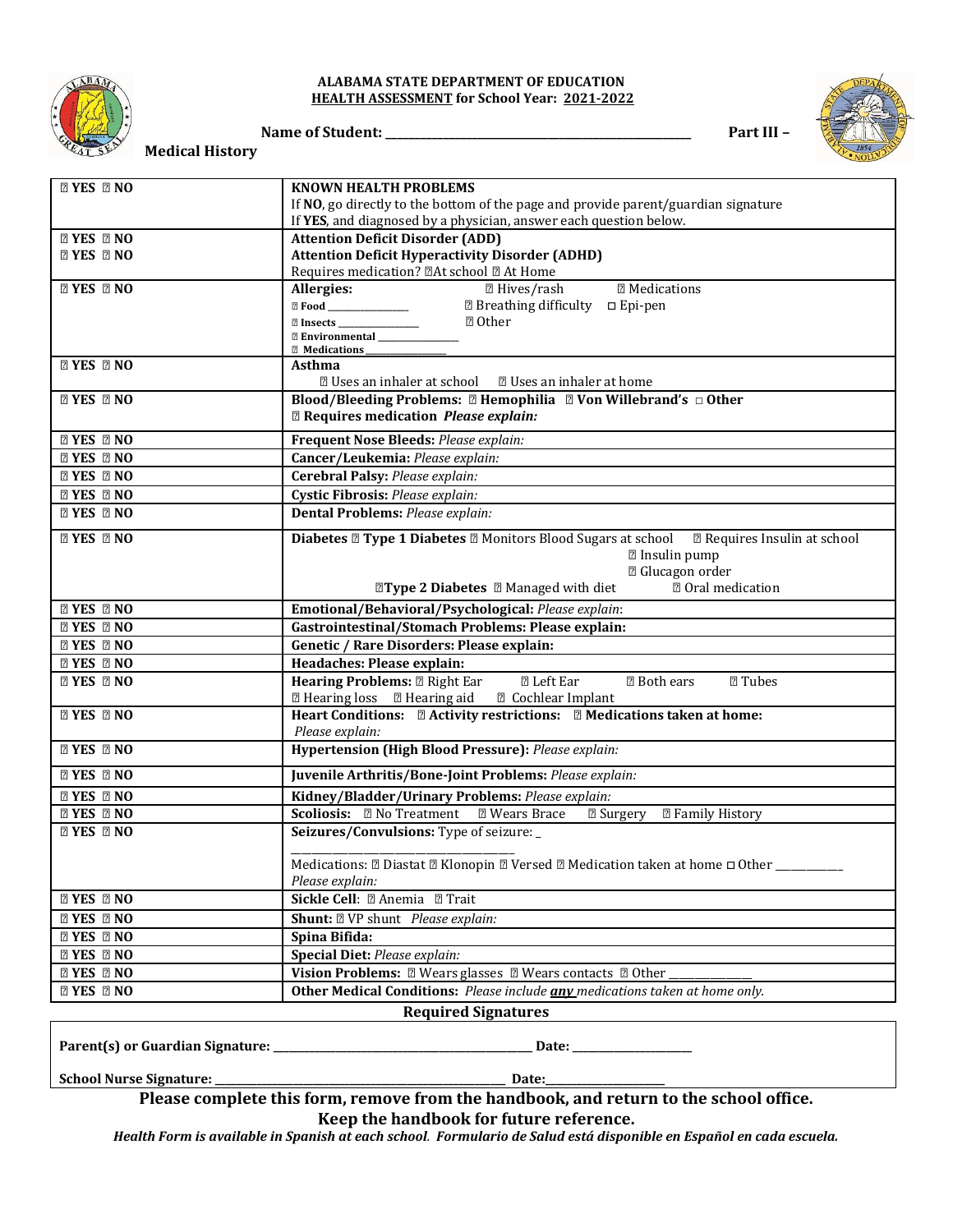# *2021-2022 PARENT-STUDENT AGREEMENT AND PERMISSION FORM*

|         | I have read the Jasper City Schools' Parent-Student Handbook, and I am fully aware of the policies and<br>procedures set forth by the Jasper City Board of Education.                                                                                                                                                                |
|---------|--------------------------------------------------------------------------------------------------------------------------------------------------------------------------------------------------------------------------------------------------------------------------------------------------------------------------------------|
|         | I agree to follow all rules and policies as listed in the Jasper City Schools' Parent-Student Handbook.                                                                                                                                                                                                                              |
|         | I have read and will adhere to the Acceptable Use Policy (AUP) on pages 33-38.                                                                                                                                                                                                                                                       |
|         | I am aware of the video and picture taking guidelines found on page 38. I understand that Jasper City Schools does not<br>condone anyone other than a parent or guardian to take pictures and/or videos of anyone other than their child.                                                                                            |
|         | Please complete the following:                                                                                                                                                                                                                                                                                                       |
| $\Box$  | I hereby give my permission for the Jasper City School System to publish photographs and/or videos of my<br>son/daughter and/or his/her work within the Jasper City Schools' domain and social media websites. Individual<br>students may be identified by full name unless permission to do so is denied by the parent or guardian. |
|         | If you do not give permission for the Jasper City School System to publish photographs of your son/daughter and/or<br>his/her work, you must notify the school principal in writing within fifteen days of the student's first day of<br>attendance each school year.                                                                |
|         | I hereby give my permission for my child to access the Internet with the supervision of his/her teacher as needed.                                                                                                                                                                                                                   |
|         | If you do not give permission for your child to access the Internet with the supervision of his/her teacher, you must<br>notify the school principal in writing within fifteen days of the student's first day of attendance each school year.                                                                                       |
|         | I hereby give my permission for my child to ride the bus for school or extracurricular activities.                                                                                                                                                                                                                                   |
|         | If you do not give permission for your child to ride the bus for school or extracurricular activities, you must notify the<br>school principal in writing within fifteen days of the student's first day of attendance each school year.                                                                                             |
|         | I hereby give my permission for my child to participate in the Vision/Hearing Screening.                                                                                                                                                                                                                                             |
|         | If you do not give permission for your child to participate in the Vision/Hearing Screening, you must notify the school<br>principal in writing within fifteen days of the student's first day of attendance each school year.                                                                                                       |
|         | STUDENT'S NAME: (please print)                                                                                                                                                                                                                                                                                                       |
|         | <b>SIGNATURE OF STUDENT:</b>                                                                                                                                                                                                                                                                                                         |
|         | <b>SIGNATURE OF PARENT:</b>                                                                                                                                                                                                                                                                                                          |
| DATE:   |                                                                                                                                                                                                                                                                                                                                      |
| SCHOOL: |                                                                                                                                                                                                                                                                                                                                      |

**Please complete this form, remove from the handbook, and return to the school office. Keep the handbook for future reference.**